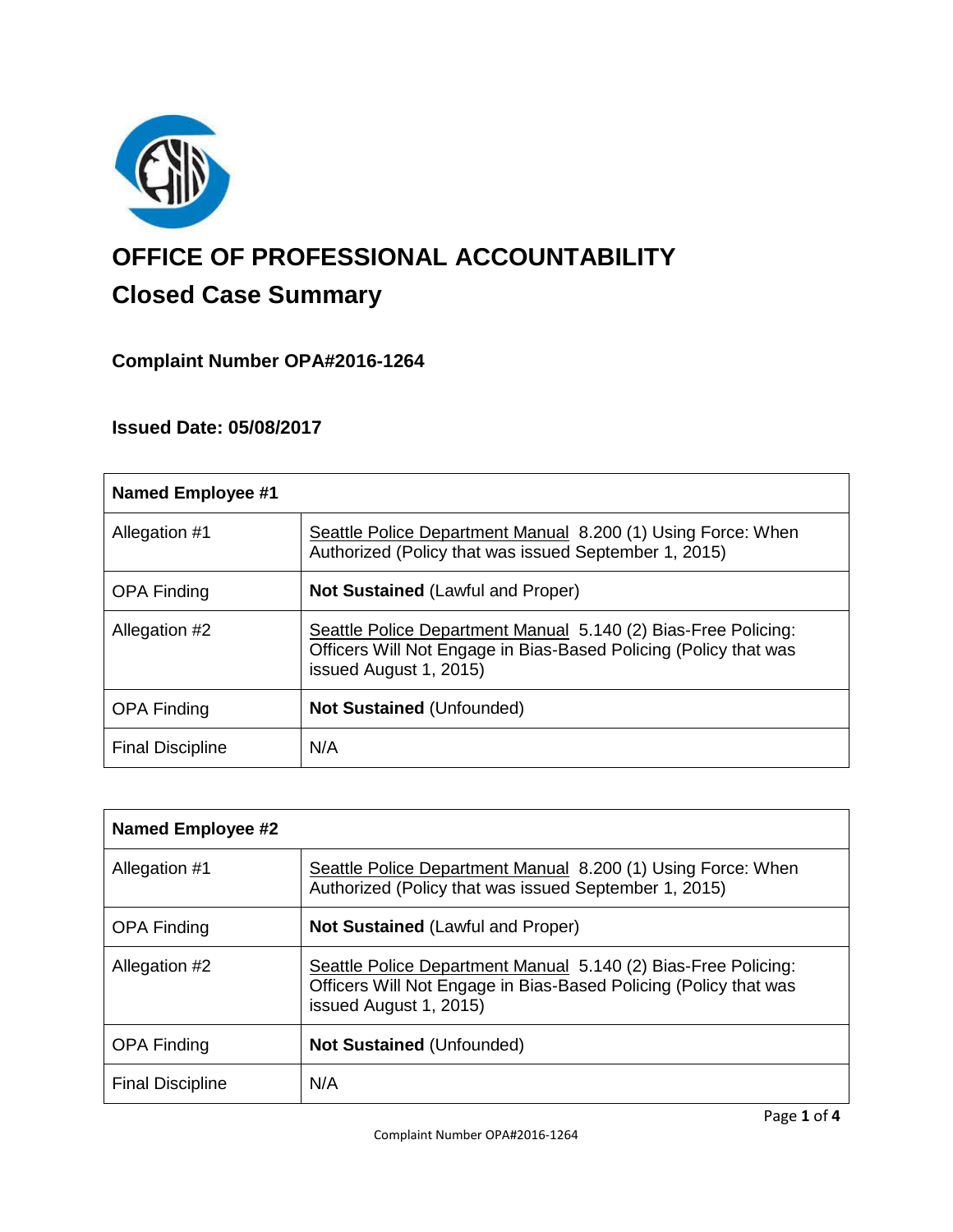| <b>Named Employee #3</b> |                                                                                                                                                              |
|--------------------------|--------------------------------------------------------------------------------------------------------------------------------------------------------------|
| Allegation #1            | Seattle Police Department Manual 8.200 (1) Using Force: When<br>Authorized (Policy that was issued September 1, 2015)                                        |
| <b>OPA Finding</b>       | <b>Not Sustained (Lawful and Proper)</b>                                                                                                                     |
| Allegation #2            | Seattle Police Department Manual 5.140 (2) Bias-Free Policing:<br>Officers Will Not Engage in Bias-Based Policing (Policy that was<br>issued August 1, 2015) |
| <b>OPA Finding</b>       | <b>Not Sustained (Unfounded)</b>                                                                                                                             |
| <b>Final Discipline</b>  | N/A                                                                                                                                                          |

| Named Employee #4       |                                                                                                                                                              |
|-------------------------|--------------------------------------------------------------------------------------------------------------------------------------------------------------|
| Allegation #1           | Seattle Police Department Manual 8.200 (1) Using Force: When<br>Authorized (Policy that was issued September 1, 2015)                                        |
| <b>OPA Finding</b>      | <b>Not Sustained (Lawful and Proper)</b>                                                                                                                     |
| Allegation #2           | Seattle Police Department Manual 5.140 (2) Bias-Free Policing:<br>Officers Will Not Engage in Bias-Based Policing (Policy that was<br>issued August 1, 2015) |
| <b>OPA Finding</b>      | <b>Not Sustained (Unfounded)</b>                                                                                                                             |
| <b>Final Discipline</b> | N/A                                                                                                                                                          |

| <b>Named Employee #5</b> |                                                                                                                                                              |
|--------------------------|--------------------------------------------------------------------------------------------------------------------------------------------------------------|
| Allegation #1            | Seattle Police Department Manual 8.200 (1) Using Force: When<br>Authorized (Policy that was issued September 1, 2015)                                        |
| <b>OPA Finding</b>       | <b>Not Sustained (Lawful and Proper)</b>                                                                                                                     |
| Allegation #2            | Seattle Police Department Manual 5.140 (2) Bias-Free Policing:<br>Officers Will Not Engage in Bias-Based Policing (Policy that was<br>issued August 1, 2015) |
| <b>OPA Finding</b>       | <b>Not Sustained (Unfounded)</b>                                                                                                                             |
| <b>Final Discipline</b>  | N/A                                                                                                                                                          |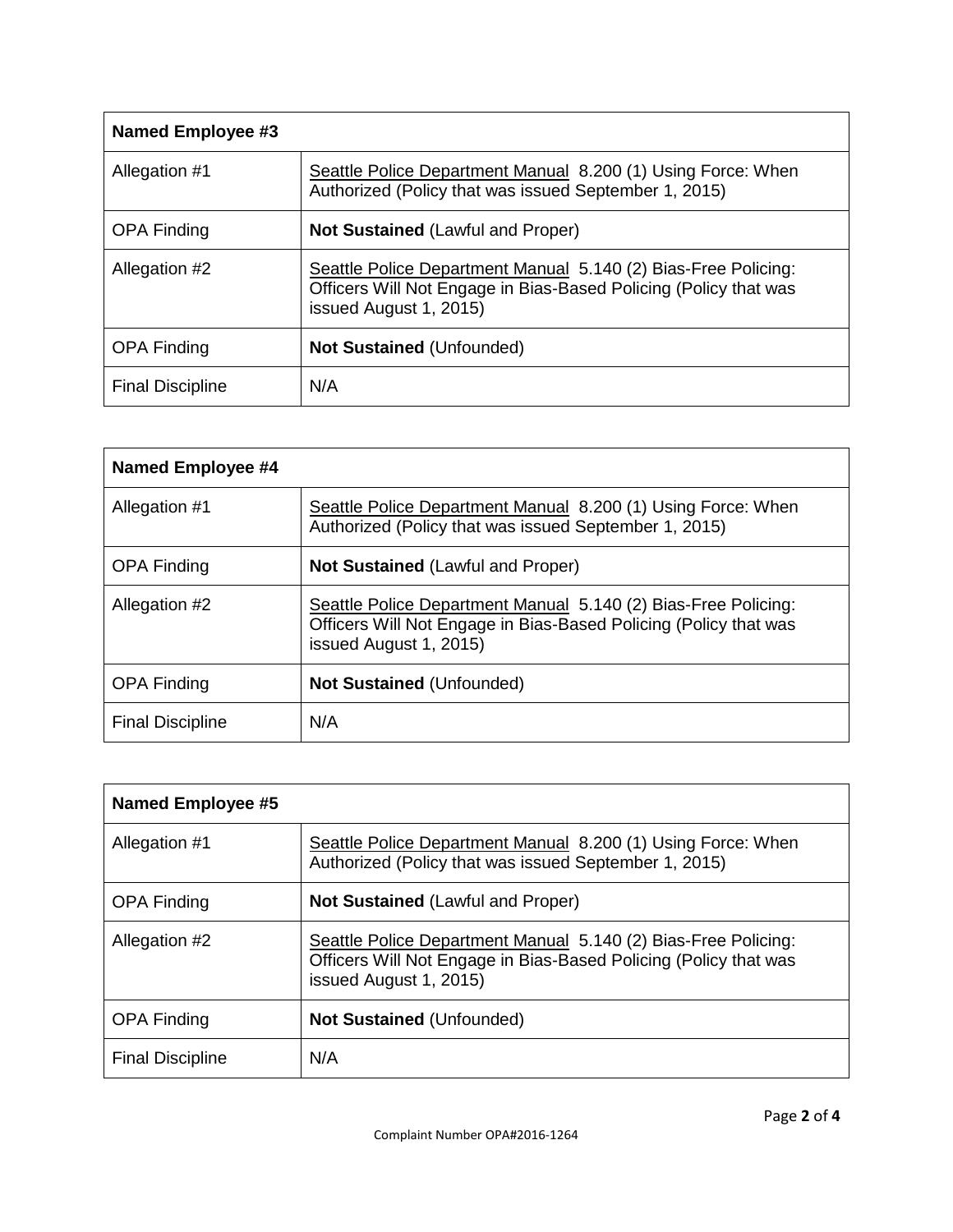### **INCIDENT SYNOPSIS**

The Named Employees responded to the scene of a stolen vehicle.

#### **COMPLAINT**

The complainant alleged that Named Employees were biased and used force against him when they stopped him in a reported stolen vehicle. This case as originally forwarded as a Bias Complaint, not an OPA Complaint. The complainant contacted OPA to find out the status of his complaint, therefore OPA opened this complaint.

#### **INVESTIGATION**

The OPA investigation included the following actions:

- 1. Review of the complaint
- 2. Search for and review of all relevant records and other evidence
- 3. Review of In-Car Videos (ICV)
- 4. Interviews of SPD employees

#### **ANALYSIS AND CONCLUSION**

The preponderance of the evidence from this investigation showed that Named Employees #1, #2, #3, #4, and #5 used only de minimis and Type I force while arresting the complainant and overcoming his physical resistance. Given that the complainant was driving a reported stolen vehicle, there was probable cause to detain and arrest the complainant. Given the totality of the circumstances in this incident, the OPA Director found the force used by Named Employees was reasonable, necessary and proportional.

There was no evidence found during this investigation to support the allegation that Named Employee #1, #2, #3, #4, or #5 was biased towards the complainant due to any factor, including the complainant's race.

#### **FINDINGS**

#### **Named Employees #1, #2, #3, #4, and #5**

#### Allegation #1

The preponderance of the evidence from this investigation showed that the Named Employees used only de minimis and Type I force while arresting the complainant and overcoming his physical resistance. Therefore a finding of **Not Sustained** (Lawful and Proper) was issued for *Using Force: When Authorized*.